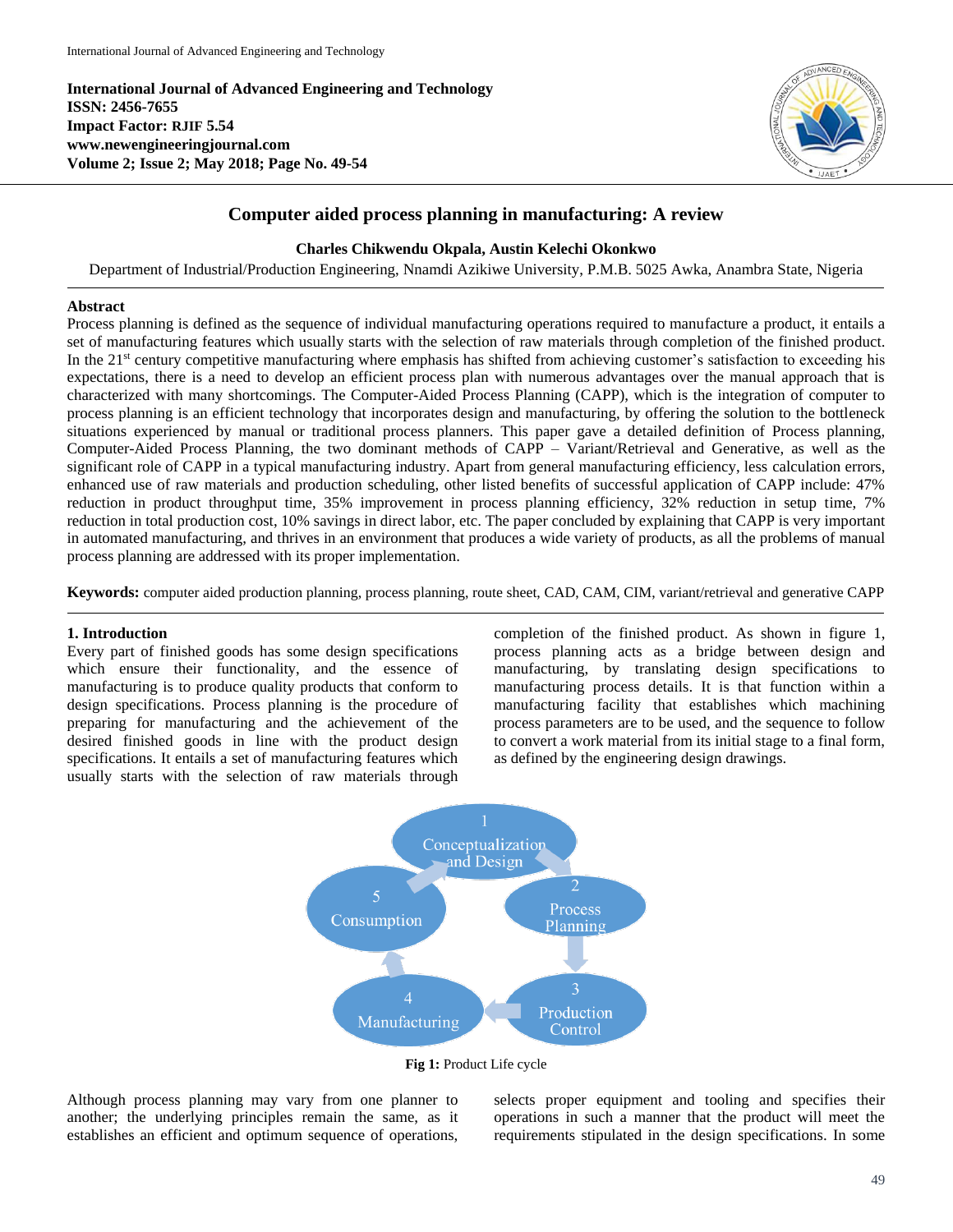instances, the process planning and design stages are often inter-woven. As a matter of fact, basic process planning must begin during the product design stage, where the selection of materials and initial form manufacturing process - casting, forging, machining etc. are done.

Historically, process planning prior to 1970 was extensively done by manufacturing industries in the manual/traditional method. The traditional process planning despite its widespread use then, was posing a couple of problems to process planners due to its manual and paper-work nature. This largely depends on the process planner's knowledge and experience in a particular product manufacture or products which follow similar manufacturing pattern.

However, in recent times the dependence was no longer sufficient as manufacturing began to get more complex. Ronald (1981)<sup>[7]</sup>, observed that 45 to 80% of process planning task is clerical in nature and this implies that at least half of the engineer's time is spent on clerical tasks, which is inefficiency. He then noted that the clerical nature of process planning and its records is a problem compounded when there is a lack of maintenance and updating of records.

Consequently, when references are made to these records, the application of the information in them can result to poor or even inaccurate process plans. Sometimes, finding the existing process plan is difficult and this is true especially when previous manual process planners retire or leave the company. Furthermore, planning manufacturing processes the traditional way creates room aplenty for deviation from design specifications, defects, lot of quality and cost issues. This is a dire bottleneck situation for manufacturing in the present and future industry.

The size and complexity of manufacturing challenges have led to the development of a number of computerized packages. Computer Aided Process Planning (CAPP), is the most common and most applicable computer package for process planning. Stix (1984) <sup>[10]</sup>, noted that Computer Aided Manufacturing International Inc. (CAM-I), developed a CAPP package known as CAM-I's CAPP, basically to demonstrate the feasibility of using computer technology to automate process planning in manufacturing. The author further explained that the CAM-I's CAPP developed in the 1970's is

the first known CAPP software developed, and that since then many more CAPP packages have been made commercially available, with significant progress been made in addressing the basic problems posed by the traditional process planning method.

Computer Aided Process Planning (CAPP) entails all the activities that convert the specifications of a part design from engineering drawing into the required production procedures and strategies to translate a crude workpiece to a desired finished product. As a key factor of manufacturing cost and profitability, CAPP focuses on industrial processes, and involves the use of computer technology like Computer Aided Design (CAD), and Computer Aided Manufacturing (CAM) to design physical products.

Implementing CAPP in manufacturing is not an easy task to perform; this is because the positive yield of computer in process planning requires manual efforts and adjustments before they can be applied. However, the effective deployment of CAPP helps a manufacturing company to achieve routing (Route Sheet), process plans, as well as fabrication and assembly drawing to support manufacturing.

The route sheet is defined as the map or blueprint of the manufacturing process in production unit. It determines the sequence or order of arrangement of various departments in a facility. Thus, a route sheet is a document which has information and data inputs and a step wise listing of all the processes or transactions performed. It also contains details such as date and time, remarks, log in or out, point of contact etc. As shown in Tables 1 and 2, Arora  $(2004)$ <sup>[1]</sup>, systematically illustrated a route sheet in its simplest form for a pencil manufacturing facility.

A typical route sheet contains the following information

- Identification and sequence of work product
- Symbol or sign of a component of the product
- Appraised or assessment of the process or method which is followed
- Computing the number of unit to be produced
- Machines and tools used in the operation, their run time, efficiency and capacity
- Evaluation of the entire production process.

| <b>Product Name</b>                       | Pencil                                      |  |  |
|-------------------------------------------|---------------------------------------------|--|--|
| Production begins (Tentative)             | 02-01-2010                                  |  |  |
| Production ends (Tentative)               | $01-03-2010$                                |  |  |
| Date of preparing the route sheet         | 10-11-2009                                  |  |  |
| Number of sets                            | 6 sets, 20 each                             |  |  |
|                                           | Graphite, clay, wax cedar, ferrule, pumice, |  |  |
| Raw materials required                    | rubber, metal, prongs, dyes, pigments, gum  |  |  |
|                                           | $Q = Operator$                              |  |  |
|                                           | $I = Inspection$                            |  |  |
| Symbols used in the manufacturing process | $T = Transportation$                        |  |  |
|                                           | $S = Storage$                               |  |  |
|                                           | $D = Delay$                                 |  |  |

|  | <b>Table 1:</b> Illustration of a route sheet |  |  |  |
|--|-----------------------------------------------|--|--|--|
|--|-----------------------------------------------|--|--|--|

*Source***:** Arora (2004) [1]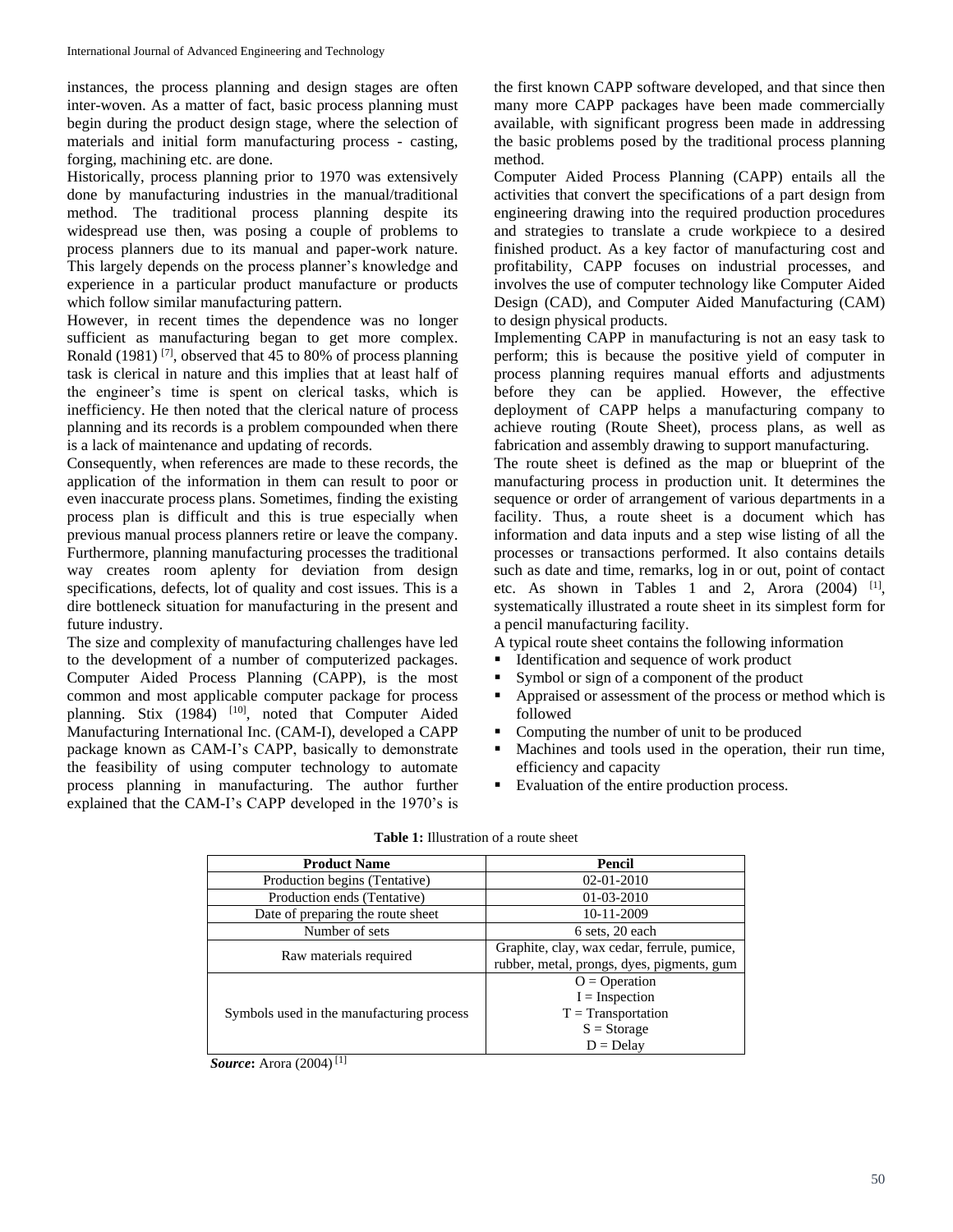| <b>Task Number</b> | <b>Symbols</b> | <b>Description of task</b>                                             | <b>Time taken</b>    | <b>Machinery Required</b>                                          |
|--------------------|----------------|------------------------------------------------------------------------|----------------------|--------------------------------------------------------------------|
| <b>OITSD</b>       |                |                                                                        | Record the exact run |                                                                    |
|                    |                |                                                                        | time of the machine  |                                                                    |
|                    |                | Making the graphite core.                                              |                      | Die maker                                                          |
| 3.                 |                | Processing the graphite by extrusion method<br>and billet press method |                      | Billet press, extrusion press, oven                                |
| 4.                 |                | Making the wood casings                                                |                      | Cutter head, hydraulic press, shaping<br>machine, conveyor machine |
|                    |                | Smoothening and varnishing                                             |                      | Felt disk, dryer                                                   |
| h.                 |                | Attaching ferrule and erasing                                          |                      | Metal prongs                                                       |
|                    |                | Stamping the company's logo                                            |                      | Steel dye                                                          |

**Table 2:** Process Flow Chart

*Source***:** Arora (2004) [1] .

At each stage, the inspection of the labor and machinery is done and delays are accounted for. A log book is maintained to record the time taken by machines to complete the work, and by employees to start and complete their tasks. After the completion of the manufacturing, the product is run through a quality control test.

Creating a route sheet is very important towards an effective, efficient and economical manufacturing of products. From all indications, the traditional or manual route sheets creation can be extremely stressful, tiresome and in most cases does not optimize the manufacturing operations sequence and resources. However, no matter how simple, moderate or complex a process is, a computer program can create their route sheet in few minutes or seconds, eliminating the stress on the human planner and saving time, energy and money.

### **2. Overview of CAPP**

The manual process planning is often a tedious and time demanding engineering process and it is one of the activities in the preparatory stage of manufacturing. There are many routine, heuristic, deciding and intuitive activities used by the manual process planner. There is therefore every need for these activities to be supported by Computer Aided Process Planning (CAPP) which is a software for automating process planning and route sheet design. The contrast between the manual process planning and CAPP charts is depicted in figures 2 and 3.



**Fig 2:** Manual Process Planning chart



**Fig 3:** Computer Aided Process Planning chart

CAPP is not to be confused with Computer Aided Manufacturing (CAM) and Computer Aided Design (CAD). Cohen et.al., (1997) stated that while CAD refers to the first real stage of products manufacturing whereby a computer software is used to create the pictorial image and feel of a conceptualized product, dimension its features, specify the material to use and simulate its functionality, CAM, on its own refers to the stage of the manufacturing proper or raw materials conversion to products following a sequence of value adding operations which are consummated on computer controlled machines. Automated Computer Aided Design (AutoCAD) and SolidWorks amongst others, are some of the commonly available and used CAD software. CAD, CAPP and CAM are all aspects of Computer Aided Engineering (CAE).

In CAM, the product designed with CAD is manufactured according to the specifications and directive of the design. However, this is done using computerized or programmable automated machines with computer software that can translate design parameters into actual production, requiring little or no human interference. It includes Direct Numerical Control, Computer Numerical Control, DNC and CNC machines respectively. As shown in figure 4, CAPP is the link between CAD and CAM in a CAD/CAM system.



**Fig 4:** Relationship between CAD, CAPP and CAM

Computer Aided Process Planning acts as a bridge between design and manufacturing, by translating design specifications into manufacturing operations details. Synergy results when CAD is linked to CAM by CAPP. In such a system, CAPP becomes a direct connection between design and manufacturing. Mikell (2014), observed that a manufacturing environment involving CAD and CAM systems interconnected by the CAPP system is known as a Computerized Integrated Manufacturing (CIM), which is the future of the world's manufacturing industries.

CAPP which exists as software must be written in computer programming language, by a software programmer with the description of manufacturing made to him by an experienced manufacturer or manual process planner.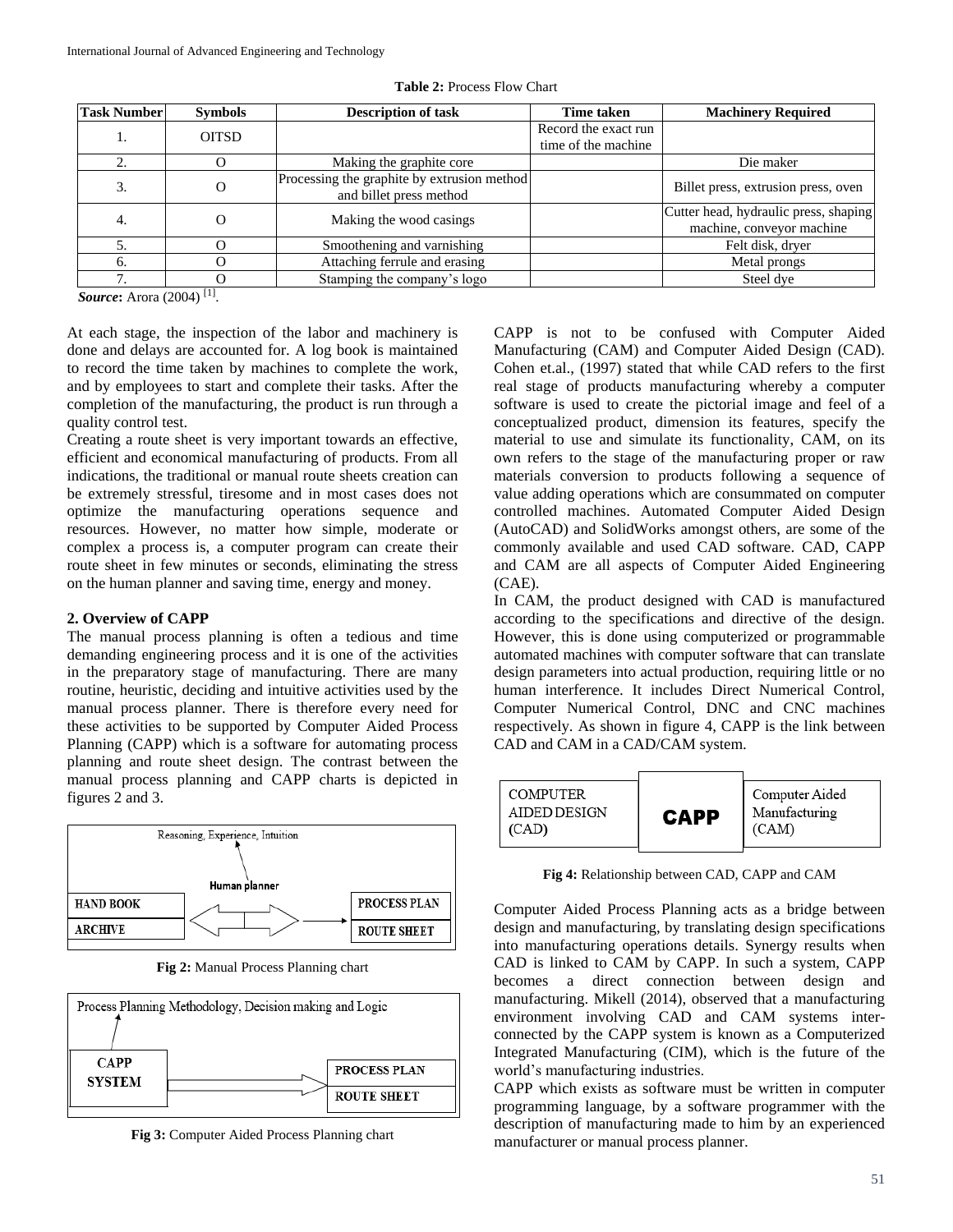### **3. Methods of CAPP**

There are two basic approaches to CAPP:

- Variant or retrieval method: and
- Generative method.

### **Variant or Retrieval CAPP**

Variant or retrieval CAPP implements a coding and classification scheme by which a process plan for a previously planned part is retrieved. Standard process plans are stored in the CAPP database files for each part or product code number, usually alpha-numeric characters and can be retrieved based on the similarity to the new part to be manufactured. These process plans or route sheets are based on current product routings or on an ideal process plan that has been prepared for each product family.

The retrieved process plan is then manually modified as required for the new part design. Stix  $(1984)$  [10], posited that there is high probability that similar parts have similar process plans. This is a basic assumption of utilizing the variant or retrieval process planning method.

Other assumptions in the variant CAPP approach include:

1. The user is able to determine the appropriate classification codes needed to retrieve appropriate plans.

- 2. Process plans exist and include features which are closely similar to those of the new part.
- 3. The factory configuration is stable, with only minimal work station or process capability changes.

The variant approach to CAPP was the first method used in computerized process planning. It is based on the concept that similar parts have similar process plans. The computer is used as a tool to assist in identifying similar process plans, as well as in retrieval and accordingly editing the plan to suit the requirements for the specific part at hand. Variant or Retrieval CAPP is largely based on Classification Coding (CC) and Group Technology (GT). In these concepts, parts are classified and coded based on several attributes, and each code is a representation of an operation or process.

The GT coded data can be used for the retrieval of process plans for similar parts and this is intelligently done by the CAPP software. Substantial effort is applied in development of database of these standard process plans.

The retrieval or variant CAPP algorithm that started from new part design and ended with process plan or route sheet is shown in figure 5.



**Fig 5:** Retrieval/Variant CAPP algorithm

In implementing this algorithm, Stevenson  $(2002)$  <sup>[9]</sup>, explained that a significant amount of information must be compiled and entered into the CAPP database or data files, in what is known as the CAPP preparatory stage. Manafi, Nategh, and Parvaz (2017)<sup>[4]</sup> further buttressed this point by explaining that the preparatory stage of retrieval CAPP involves the selection of appropriate classification and coding scheme, forming part families or groups for all products of a company that is using the principle that parts with similar features follow similar manufacturing operations. This preparatory stage is done for new products that are introduced,

thereby updating the company's database. Completing the preparatory stagemakes a deployedCAPP systemready for use. Following the algorithm of fig. 5, if the process plan for a new product is to be determined, the first step is to derive the GT code for it. With this code, a search is made on the CAPP database to verify if a standard route sheet or process plan exists for the part or product GT code. If such exists, it is retrieved from the database and edited accordingly. But if it does not, the standard process plan which comes so close to what is desired is taken and used to write a new process plan for that part.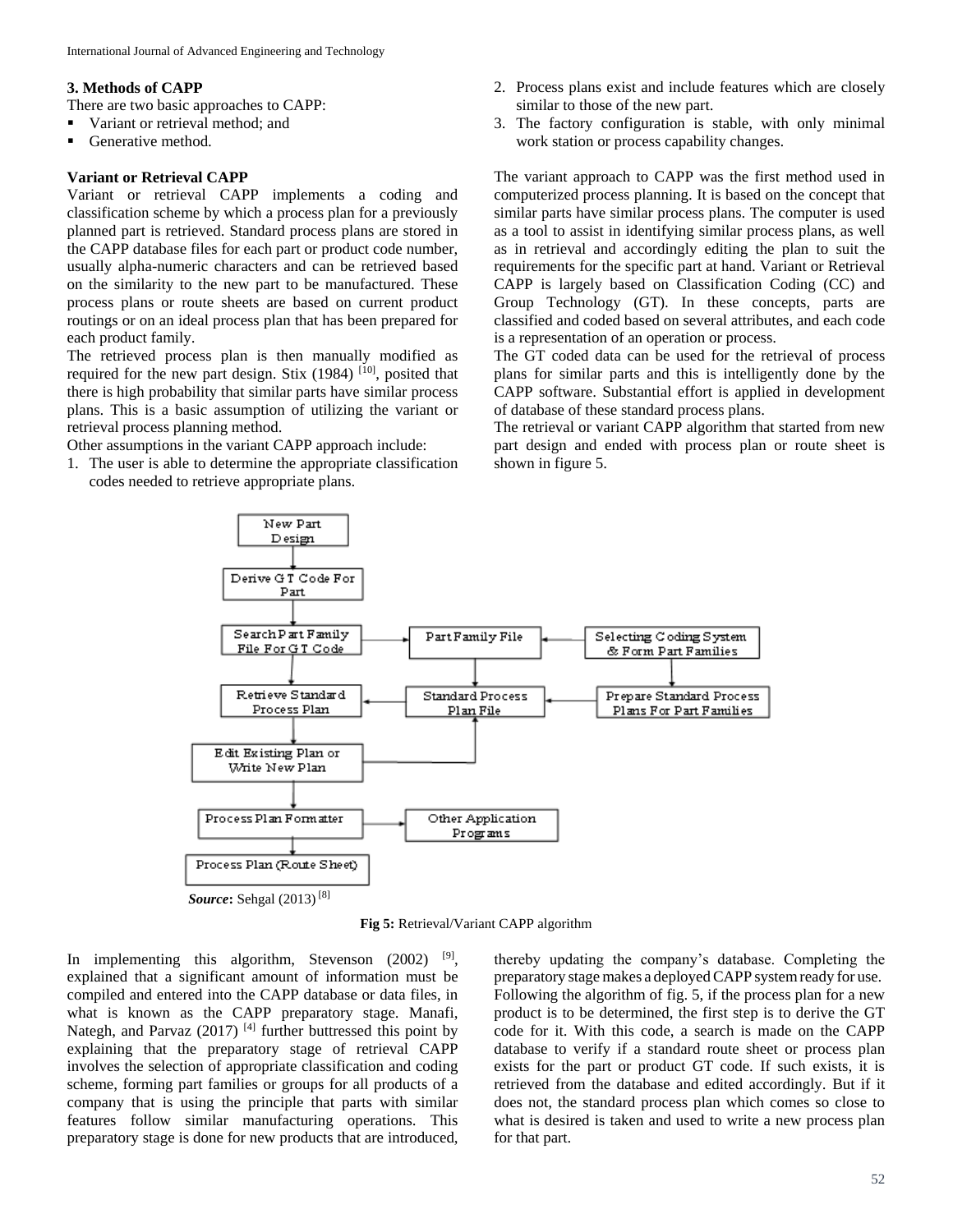Sehgal (2013)<sup>[8]</sup>, noted that even if there is no related standard process plan, a new plan is developed from the scratch by the user and it then becomes a standard process plan for that part or product code. The function of the formatter is to make the CAPP software interface with other application software; for example, machining conditions, bill of materials, standard operations times, cost estimation software programs, etc.

The advantages of implementing the retrieval or variant CAPP include considerable and affordable cost of investment, shorter development time and lower manpower consumption in developing process plan, and reliable in real production. However, Yusri and Karman (2014)<sup>[12]</sup> and Xun, Lihui, and Stephen  $(2010)$ <sup>[11]</sup>, explained that the quality of the process plans created by retrieval CAPP systems depends on the expertise of the software programmer and the knowledge of the process planner. Examples of commercially available retrieval CAPP software include MultiCAPP, I-CAPP, MetCAPP, project manager V2.5, AutoCAPP etc.

# **Generative Capp**

Unlike the variant CAPP, generative CAPP is a very complicated methodology. The description of part and knowledge bases are necessary for the process plan creation. In a generative process planning system, an adequate (usually feature-based) part model is utilized to build a process plan from the scratch. Arora (2004)<sup>[1]</sup>, explained that this is done by utilizing the fully described geometry, derived parameters to determine applicable processes and resources that will correspondingly transform the raw material blind into the predetermined part or product, following design specifications from CAD. Instead of retrieving and editing an existing plan contained in a database, a generative CAPP system creates the process plan by means of decision logics, formulae, algorithms and geometry based data which are fed as input to the system.

The generative CAPP system produces a route sheet or process plan without any human assistance, and without any set of pre-defined standard process plan. It aims at the automatic generation of process plans, starting from scratch for every new work piece description. This is accomplished by feeding data input to the system through interactive text input via the keyboard or by graphical input from CAD models.

Manafi, Nategh, and Parvaz (2017)<sup>[4]</sup>, observed that when compared to retrieval or variant CAPP, generative CAPP is more accurate in result and more flexible for all sorts of parts to be manufactured. Also, it creates an optimal process plan easily than the retrieval type. However, it is a far more difficult approach to implement than the variant CAPP. Generative CAPP is also known as Expert System, which is a computer program that is capable of solving complex problems that normally would take humans years of education and experience to attempt.

Xun, Lihui, and Stephen  $(2010)$ <sup>[11]</sup>, explained that there are several ingredients required in a fully generative process planning system. First is the technical knowledge of manufacturing and logic used by successful process planners which must be captured and coded into a computer program. The knowledge and logic of the human process planner are used in generating a knowledge base. The generative CAPP system then uses that knowledge base to solve process planning problems by creating route sheets.

A Second ingredient is a computer-compatible description of the part to be produced. This description contains all of the relevant data and information needed to plan the process sequence. This can be done by either of the geometric model of the part that is developed on a CAD system during product design or by GT code number of the part that defines the part features in significant detail. The third ingredient in a generative CAPP system is the capability to apply the process knowledge and planning logic contained in the knowledge base to a given part description.

In other words, the CAPP system uses its knowledge base to solve a specific problem, this problem-solving procedure is referred to as the Inference Engine. By using its knowledge base and inference engine, the generative CAPP system synthesizes a new process plan from the scratch for a new part.

The advantages of implementing the generative CAPP include all the advantages of the retrieval CAPP. In addition, it is fully automated and generates up-to-date process plan for each new part. Presently, there is no fully developed generative CAPP system in use. Mikell (2014), noted that purely generative CAPP is still a future prospect. ICEM-PART, PART-S, LOCAM, MicroCAPP etc. are some of the semi generative CAPP systems which are commercially available.

# **4. Benefits of implementing Capp**

Good planning is the key to success for any task of significant size. This is most certainly the case when implementing a CAPP system. For manufacturing industries, investing in the CAPP system is very difficult to justify using standard accounting payback procedures.

Granville (1999)  $[9]$ , noted that in order to make CAPP implementation easier, future planning is an essential step, because the automation of process planning implies that a company has a long term commitment to Computer Integrated Manufacturing (CIM). Thus, there must be a solid commitment of time and money by a company's management. To illustrate the level of importance and benefits of CAPP when applied to manufacturing industries, the first step is to clearly define the scope of the manufacturing process:

- Examination of the existing methods is a good place to start.
- What are the company's needs, now and in the future?
- What is hoped to be gained?

The next step is to make some considerations which include

- Defining the broad scope of the manufacturing process and gaps to fill.
- The various technical analysis: both the hardware and software aspects are extremely important for consideration.
- The software or CAPP program: the choice of the software is a case of make-or-buy decision making. The company may decide to buy commercial software from the market or develop in-house software for use.
- Cost analysis

According to Priti (2016), when a CAPP system is properly planned and implemented, the benefits it brings to